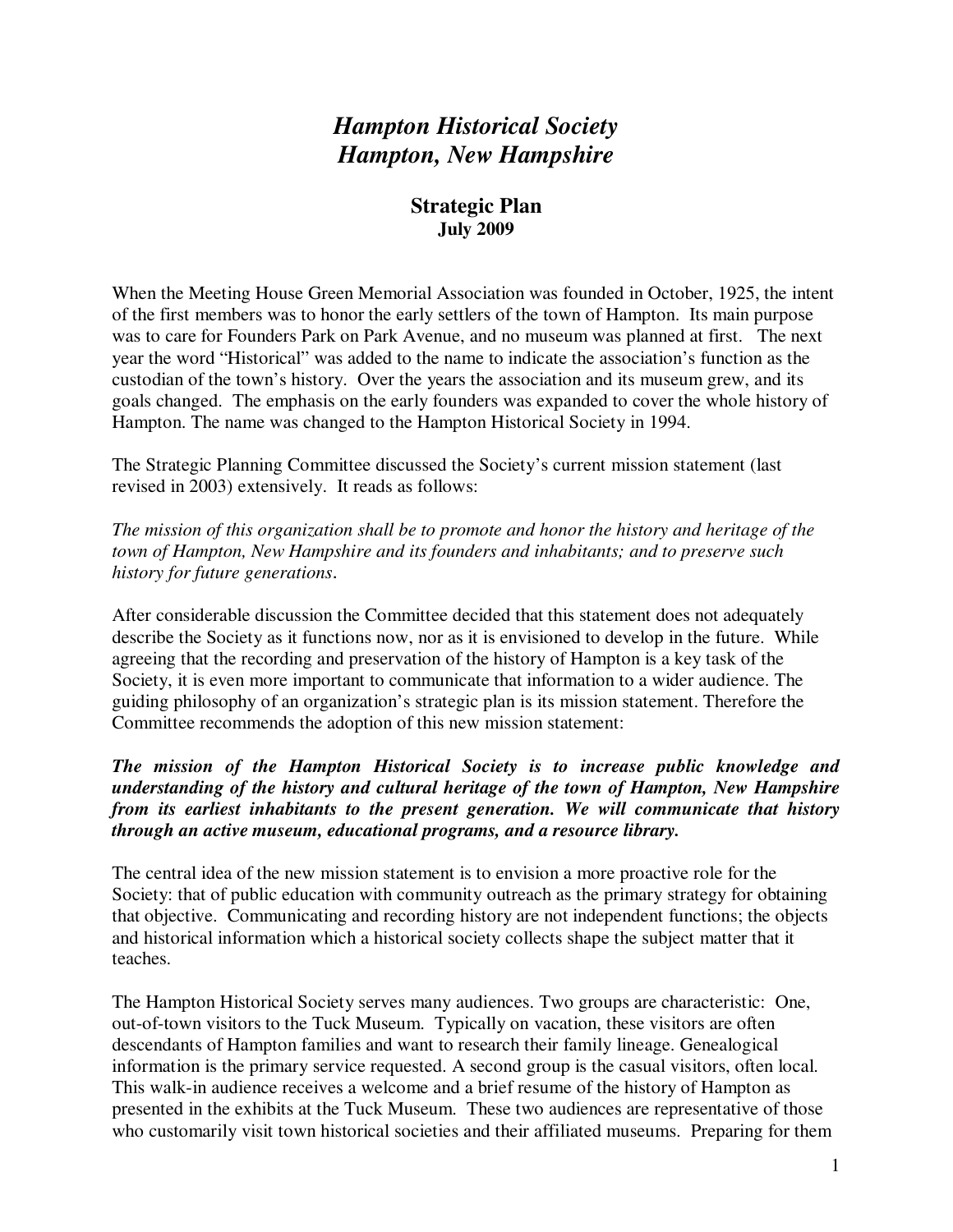falls under the traditional function of historical societies: that of preserving and honoring the history and heritage of their town. Serving these audiences is important but not the sole function of the Society. It should be noted, too, that our telephone and internet inquiries from these two groups are increasing each year and constitute another method by which we are reaching our traditional audiences.

Although services for these two audiences are important to the Society, more emphasis should be placed on our outreach to Hampton's adult community and school-age children. The Committee believes that information about the Hampton Historical Society, the Tuck Museum and Hampton history should be central to the content of the Society's outreach effort. The message should be what the Hampton Historical Society/Tuck Museum is and what resources are available physically at the Tuck Museum or electronically through the Society's web page. The enhancement of the Society's message through an increased public outreach effort, improved exhibits at the Tuck Museum, and education programs for school age children and adults will not only serve the Society's target audiences; they also will benefit the traditional audiences. Effective outreach requires a message with interesting and informative content. The Committee believes that the Society must have something to tell and show before we ask people to listen and see.

The Committee recommends the following goals (all of equal importance) as approaches to implementing the Society's mission:

### **Goal One: Expand Current Audience**

The Historical Society should increase its audience by expanding its outreach to the Hampton community and by making its resources more available to the target audiences.

### **Goal Two: Increase Active Membership**

The Historical Society should increase its *active* membership by more participatory activities and by involving more members in the functions of the Society.

### **Goal Three: Dynamic Exhibits and Activities**

The Historical Society should make its exhibits more dynamic and should aim to make the interpretation of the objects more illustrative of the history of Hampton. We should also include more interactive exhibits to appeal to more audiences.

### **Goal Four: Volunteers**

The Historical Society should recruit more volunteers with specific skills to fill new needs required to meet our strategic goals.

### **Goal Five: Funding**

The Historical Society should increase its endowment and financial resources to accomplish new goals and supporting activities.

To achieve these goals the Committee has identified some strategies, but others may emerge in the future.

# **Goal One: Expand Current Audience**

### **Strategies:**

- Give formal presentations about the Society to community organizations.
- Make an active outreach to the Hampton educational community through an in-school presentation or by teachers' materials about our education programs (this outreach should include Sacred Heart School).
- When volunteers are available, open the museum more days in the week.
- Consider an essay or photo contest aimed at Hampton's school age children or possibly a web-based activity through the Society's web page.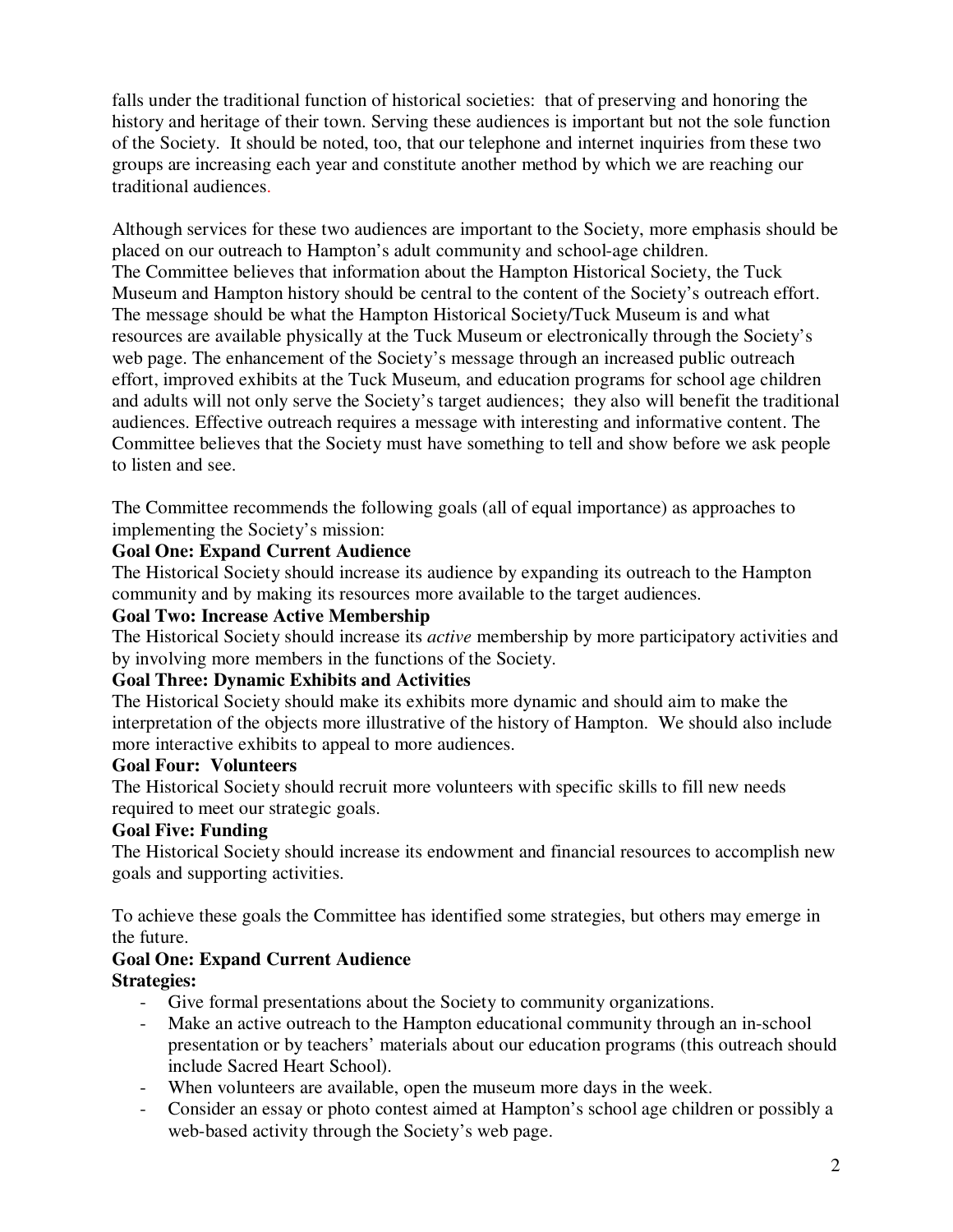- Create adult programming which can be presented off-site during organizations' meetings or in places such as nursing homes.
- We should try to reach our local residents by better signage for our events.
- We should actively support efforts to create and maintain a community-wide calendar or newsletter.

# **Goal Two: Increase Active Membership**

- **Strategies:**
	- Conduct a public member recruitment process aimed at individuals who could become involved members.
	- Develop an enhanced member orientation program, with an informational packet for new members and possibly a summer "opening," perhaps when the outbuildings are first open for the season.
	- Offer hands-on workshops, such chair caning, archaeology, or genealogy, for example, which might attract new audiences and potentially new members.

# **Goal Three: Dynamic Exhibits and Associated Activities**

### **Strategies:**

- Make more use of technology in the museum exhibits with the intent of making the objects displayed tell the history of Hampton on multiple levels.
- Develop smaller, changing exhibits that focus on themes or significant objects.
- Make greater use of the internet by more interactive programming using electronic technology.
- Expand the collections electronically, i.e. oral history.
- Add to the library collections to improve our position as a local-history resource.
- Reorganize space in the museum or build new space as needed to accommodate new activities.
- We should consider mounting exhibitions off-site, such as in the Library or the Town Hall or at other locations in town.

# **Goal Four: Volunteers**

# **Strategies:**

- Rejuvenate and reorganize the committee structure as it presently stands to make these volunteer committees responsible for the growth in Society programs.
- Identify those skills needed to accomplish new Society goals.
- Work with interested members to encourage volunteering for defined projects.
- A priority will be to retain a coordinator to oversee the volunteers.

# **Goal Five: Funding**

### **Strategies:**

- Form a fundraising committee with a specific mandate to raise the funds necessary for the Society's needs.

When considering the path which the Historical Society should take over the next five to ten years, the Committee has assumed that it will continue to be staffed by volunteers and that the accomplishment of these goals will require recruitment of additional dedicated volunteers to carry out the plans. Financial support will also be necessary, and the Committee felt that a board-level committee to oversee our fund-raising is essential.

The Committee recommends that the implementation of this strategic plan involve all the standing Committees and that those committees be specifically tasked with the development of